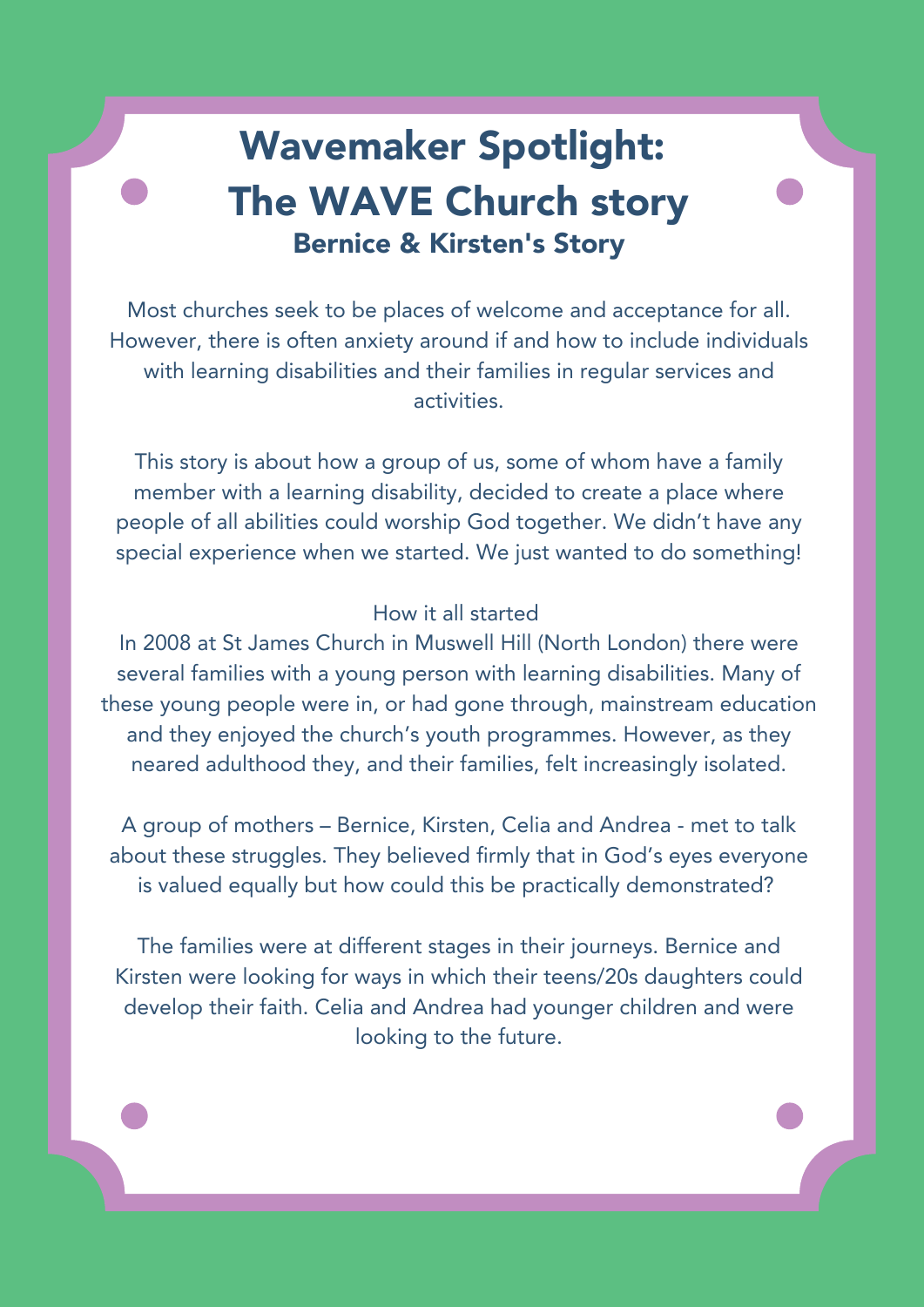## What were the barriers

The youth work at church was great and inclusive for many of the young people, although not geared up for those with more severe disabilities. However, after the age of 18, when many contemporaries went off to university, the opportunities diminished. Some parents felt there was an assumption that their young people were not capable of developing a spirituality of their own, sometimes being treated as children.

Bernice could see that her daughter struggled with the format of the long services. Kirsten, who had accepted the limited experiences her daughter could have in church, says her eyes were opened by Bernice's commitment that church could, and should, be more accessible for their daughters.

Kirsten, Bernice and Mary were regulars at Spring Harvest where Prospects (now Livability) held worship meetings that the young people enjoyed. Surely there must be a Prospects group somewhere in North London – but sadly there wasn't.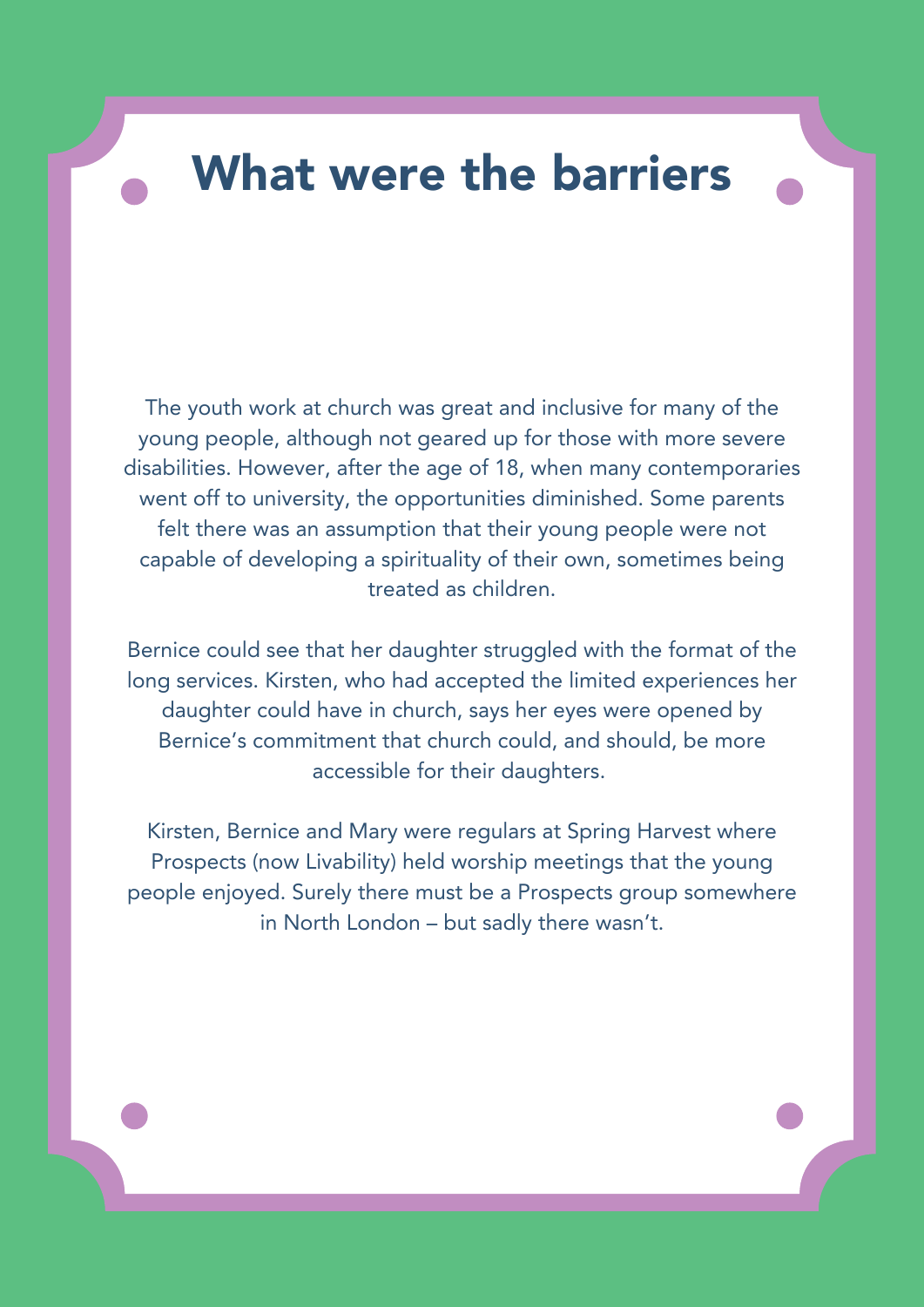# The trigger to do something

The group of mothers knew they needed to do something and the idea crystallised around their chosen name, WAVE – We're All Valued Equally.

Prospects\* seemed a good place to start and Bernice, Kirsten and Mary went to a Prospects conference. There they met Susanne, also from North London, who had come along because she had a passion for inclusion. The seed was sown and together they organised a training day in Muswell Hill, with people from several churches joining in. Pete and Christine Winmill (now known as Count Everyone In) demonstrated how clear language, Makaton signing, drama and visual imagery could help people of all abilities to worship together in a meaningful way.

The group was now expanded by others from the training day. Most had some personal or professional connection with learning disability (as parents, friends, teachers or therapists), and their awareness of the gap that needed to be filled probably helped to fuel their commitment. While nervous about what they were taking on, the training day had given them the confidence to make a start.

\*This organisation is no longer running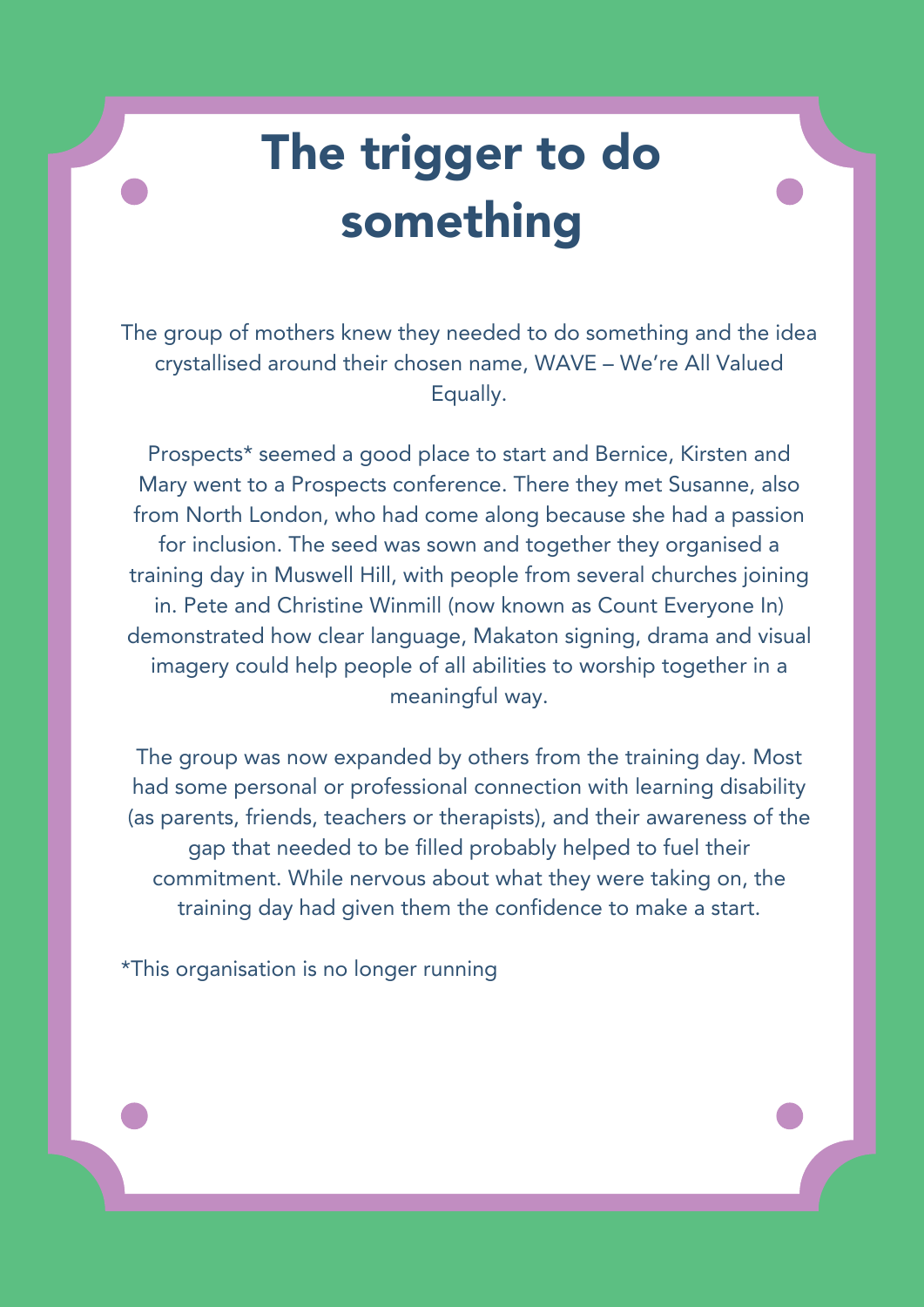## The key steps to starting WAVE Church



Bernice did a talk at St James and a handful of people came forward saying they wanted to be involved. Ruth was the first to sign up. When she first moved to London in the 1960's, she had stayed with a family who had a child with a learning disability. She never forgot the spirituality and faith demonstrated by this young woman in prayer – she instinctively knew that this was an area of ministry that she wanted to be involved with.

Some people invited to get involved (because of their connection to learning disability) were initially uncomfortable or uncertain about the idea. A number of them however, on seeing WAVE Church in action, joined in and have remained faithful members.

Over the years others have joined us, not because they have lived experience of learning disability, but because they believe that God values us all and they want everyone to be able to worship Him in their own way.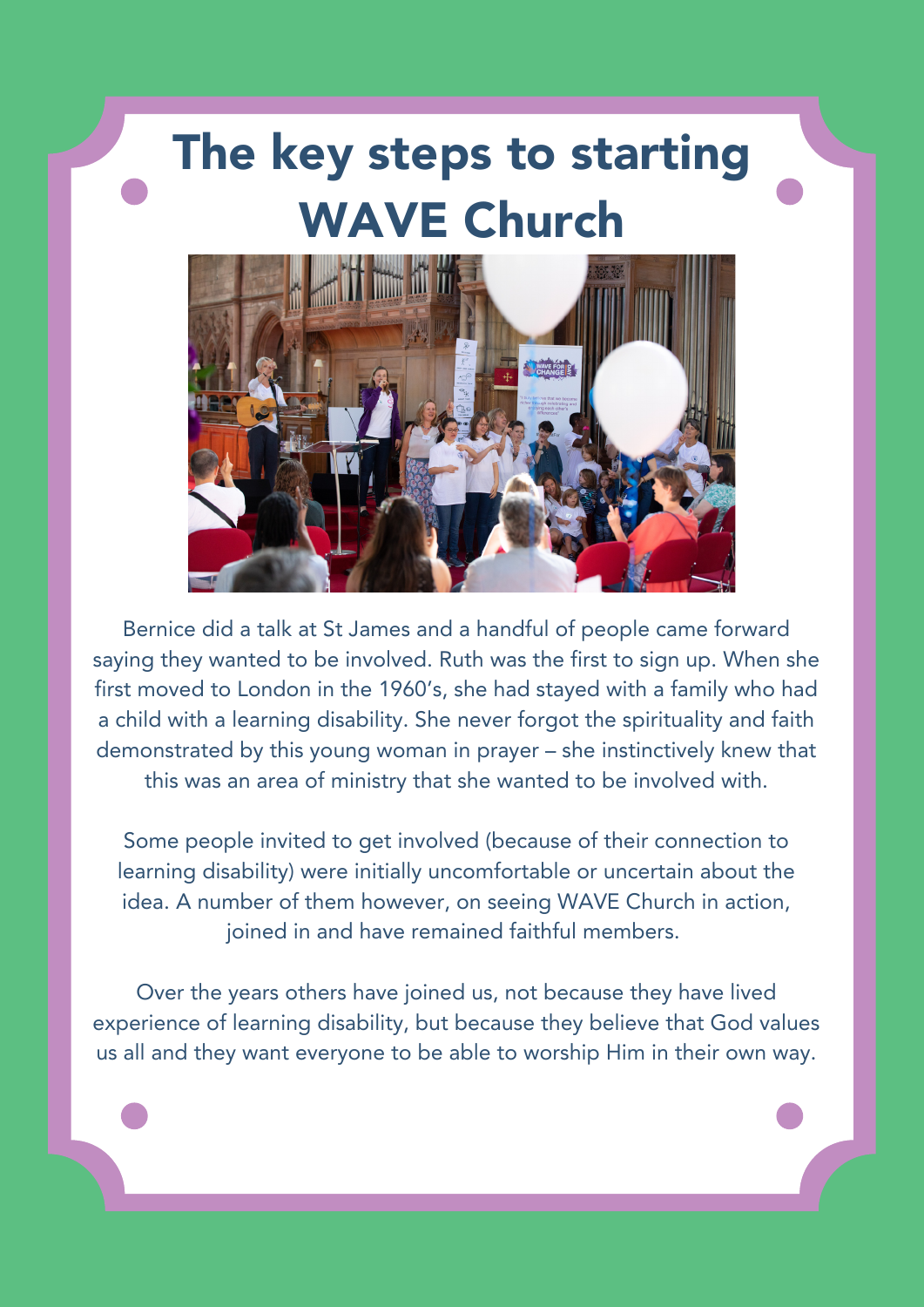Our fledgling group came together to plan and pray.

- We found a venue the local Methodist church where Gill the administrator was keen to attract new community groups and excited about the idea of Wave Church. It had a comfortable, suitable-sized, accessible room and good parking
- Although we expected to start using a CD player for the music, a couple of weeks before the first meeting we found a musician (the son of a friend) who played the guitar and, aided by the Prospects songbook, found songs that were clear and easy to sign using Makaton
- One of our team, Judith, was a SEN teacher with experience of Messy Church and she provided invaluable advice on creative activities that would involve everyone without being childish

Taking a leap of faith, the first Wave Church service took place in June 2010, on Disability Sunday. A small number of people from several local churches heard about it and came along (this ecumenical approach remains very important). For the first couple of months we prayed for new people to join us. It was a slow burn and several months before the first new person arrived.

We kept the services short and straightforward. As Mary says, "we learnt on the hoof, observing how people responded, talking to them about the activities they enjoyed and paying close attention to attention spans".

Music was, and remains, a very important element of each service.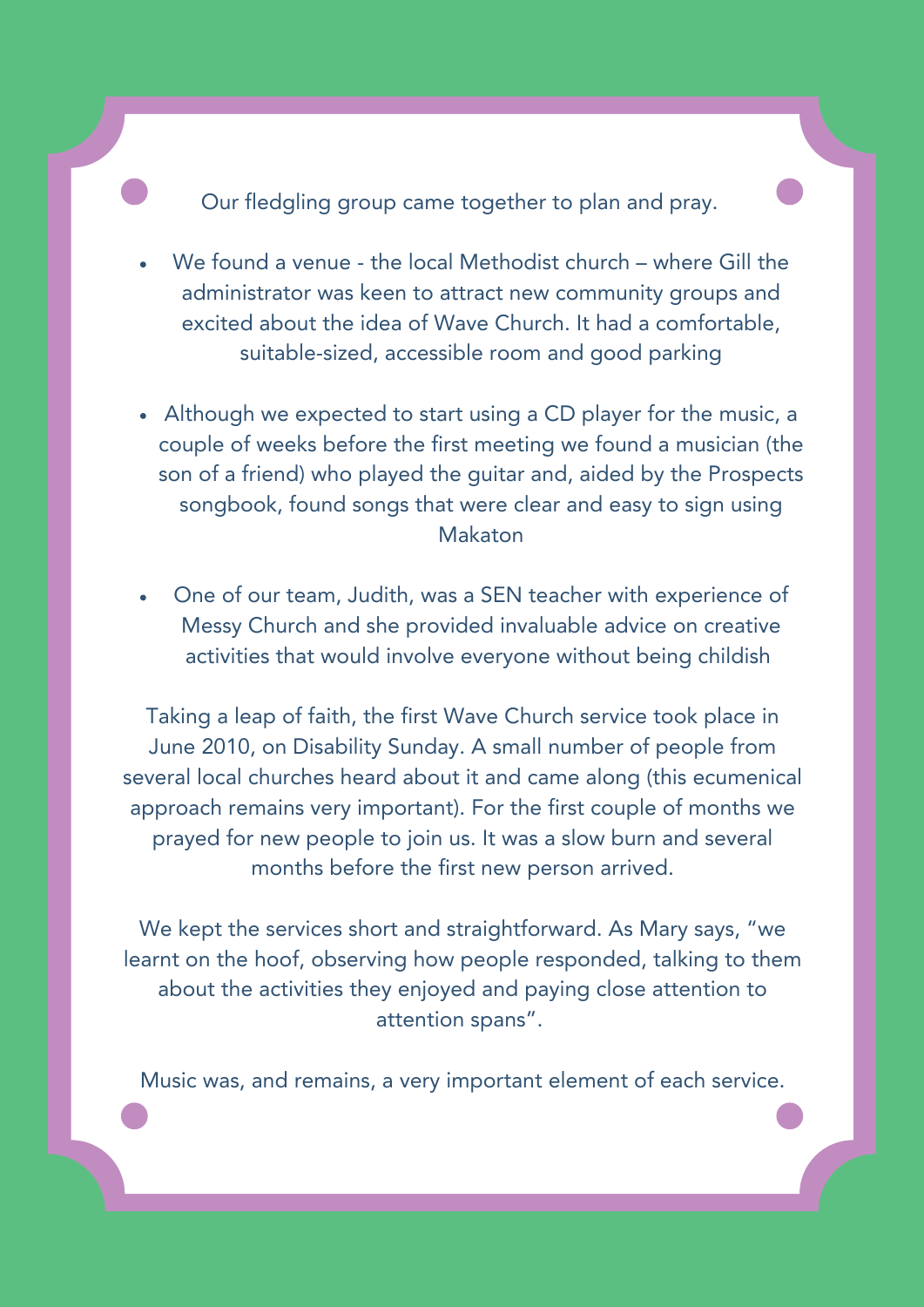#### Gradually we found a format that worked for us:

- We sang the same songs at the beginning and end of every service and kept the overall format broadly consistent from month to month
- We projected the words of songs and readings onto a screen and illustrated them with symbols and pictures.
- We used a visual timetable so people could easily see where we were in the service. This was a simple pole with pictures of each element of the service (song, prayer etc) attached in order. (Note: the timeline is now on our PowerPoint slides!)
- Members with learning disabilities took an active part in the service co-leading, joining in the drama, doing the bible reading, keeping the visual timetable updated
- Bernice's daughter was a very proficient Makaton user but we needed help with specifically Christian signs. Our first attempt to find a Makaton specialist failed but a year later we found Becky, a Christian who was considering how she might use her signing skills (subsequently she has made recordings signing Christian songs – see Becky Makaton Tutor on YouTube)
- We discovered some of the team were wonderful bakers. Tea and cake after the service became a really important time for one-to-one and small group chatting – about the good things and the troubling times.

Always remembering that we weren't creating child-like Sunday School, we became sufficiently confident to tackle more challenging topics, covering Fruits of the spirit, Armour of God and the Trinity. The talks have always been a key element of each meeting and, using experience and God-given insights, we worked hard to get to the core of an issue and present it simply.

> It takes practice! We talked about the meaning of Holy Communion and a local vicar started to attend once or twice a year so we could share communion together.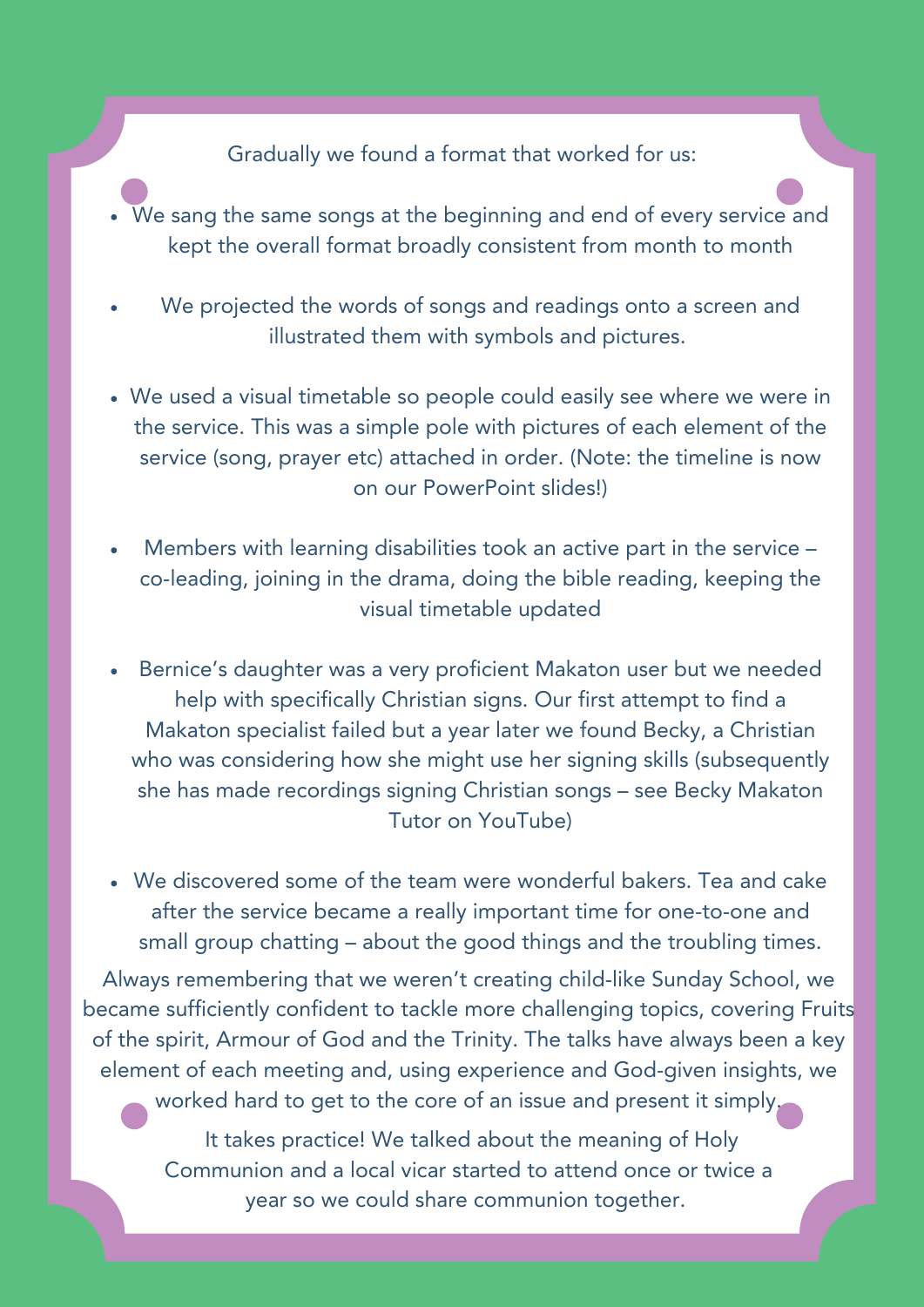### Transformation seen

Over a decade later WAVE Church still meets monthly (during the 2020/21 lockdown we even managed a monthly online service).

Various Christian media have covered our story over the years. We've featured on BBC's Songs of Praise. WAVE's co-founders Bernice and Celia have been honoured with the Archbishop of Canterbury's Langton award for community service. And yet it is the small transformations that we've seen amongst our WAVE Church community that mean the most.

- The non-verbal member who arrives confidently with a huge smile, seemingly because he recognises WAVE Church as a place that's warm and caring – and the excellent cake helps too!
- The woman who reminds us of core biblical truths in her simple but expressive way, and who humbles many of us with her prayers showing great care for others in the group and the wider world

The sense of community that has developed with people showing real joy when they get together – and a sense that we can just be ourselves